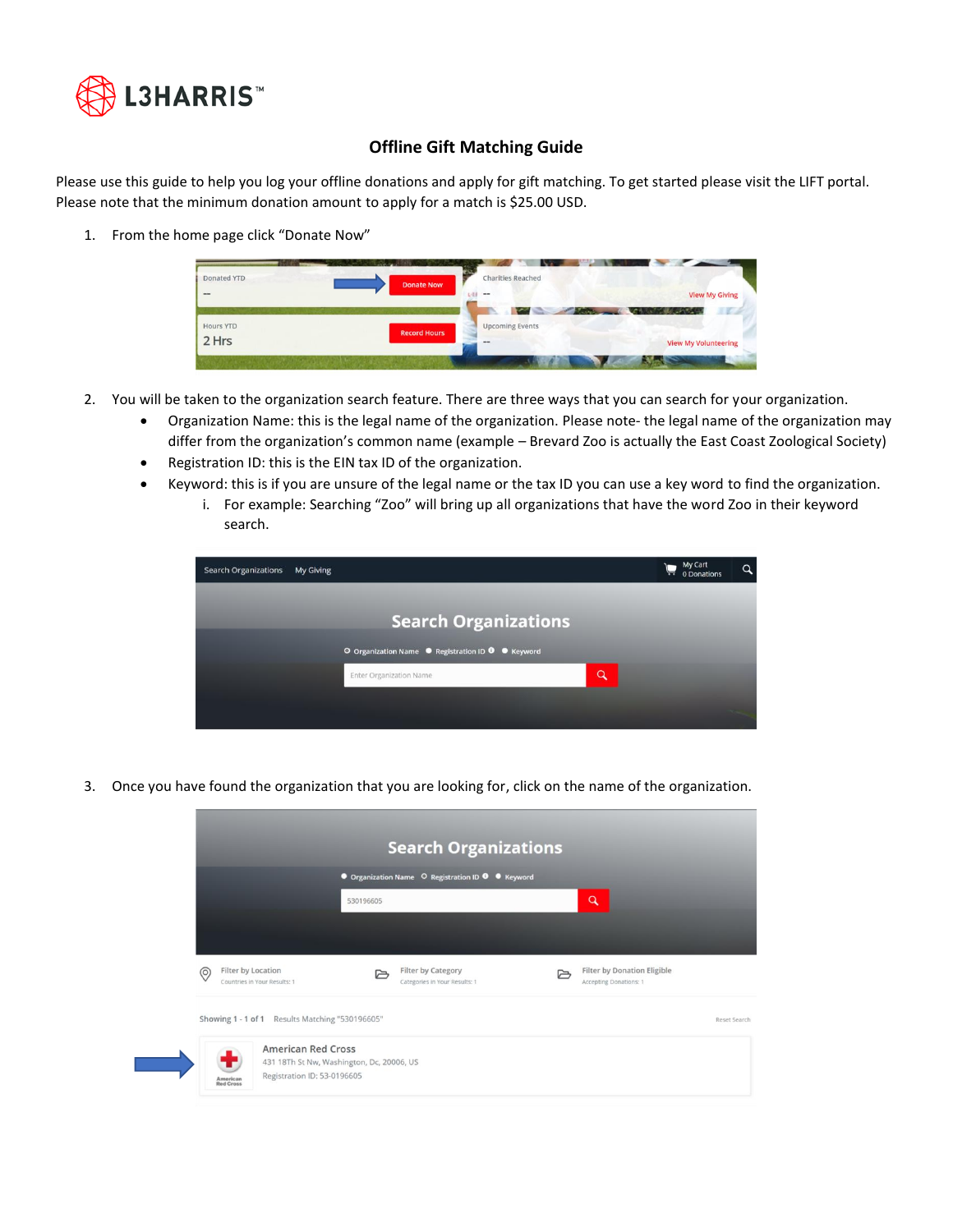

4. You will be brought to the organization page. From here please click "Log an Offline Donation"

|                                                      | <b>American Red Cross</b><br>431 18th St NW<br>Washington, DC 20006 |                                                              |  |
|------------------------------------------------------|---------------------------------------------------------------------|--------------------------------------------------------------|--|
| <b>American</b><br><b>Red Cross</b>                  | <b>*</b> Match Opportunity View Rules                               | <b>Log an Offline Donation</b><br><b>Make a New Donation</b> |  |
| Accepted Give Methods: Credit Card, Offline Donation |                                                                     | Registration ID: 53-0196605                                  |  |

- 5. You will then be asked to log all the details of your donation- including the donation amount, donation date, donation type (cash or credit card), and an optional designation field. You are also required to upload your donation receipt. Acceptable receipts include:
	- An email receipt from the organization listing the date and amount of your donation.
	- A letter from the organization listing the date and amount of your donation.

Log an Offline Donation **American Red Cross** 

• Each donation will require a receipt upload (if you give monthly, you will need to upload a receipt for each gift instead of one receipt for the full amount)

| American<br><b>Red Cross</b> |  |
|------------------------------|--|

| Cancel and go back                            |                                 |                                                                                                                                                                                                                                                            |
|-----------------------------------------------|---------------------------------|------------------------------------------------------------------------------------------------------------------------------------------------------------------------------------------------------------------------------------------------------------|
|                                               |                                 |                                                                                                                                                                                                                                                            |
| <b>About Offline Donations</b>                |                                 |                                                                                                                                                                                                                                                            |
| donations are captured in L3Harris reporting. |                                 | An Offline donation is a donation made outside of the YourCause platform directly to a valid 501(c)(3). Recording an offline<br>donation on the YourCause platform will ensure that you have a record of the transaction in your donation history. Offline |
| will not upload properly.                     |                                 | Receipts should be in the following formats: .pdf, .jpeg or .doc. All other formats you will be asked to resubmit as the receipt                                                                                                                           |
| Donation Amount (USD) (Required)              | <b>Donation Date (Required)</b> | Select Type (Required)                                                                                                                                                                                                                                     |
| 0.00                                          | mm/dd/yyyy                      | ▭<br>Select your Donation Type                                                                                                                                                                                                                             |
| <b>Add A Designation (Optional)</b><br>None   | $\checkmark$                    |                                                                                                                                                                                                                                                            |
| <b>Upload Receipt Of Donation (Required)</b>  |                                 |                                                                                                                                                                                                                                                            |
|                                               | Drag & Drop File or Upload File |                                                                                                                                                                                                                                                            |
|                                               |                                 |                                                                                                                                                                                                                                                            |
|                                               |                                 | Add to My Cart                                                                                                                                                                                                                                             |

- 6. Once you've uploaded your receipt click "Add to my Cart" from there you will be asked, if you would like to "Explore More" or "Checkout Now"
	- If you have additional matches that you need to log, please click "Explore Charities" you will be taken back to the organization search page and the last organization that you searched will be pre-populated. If you need to log a match for a different charity click "Reset Search" at the top of the screen.
	- If you do not need to add additional donations click "Checkout Now."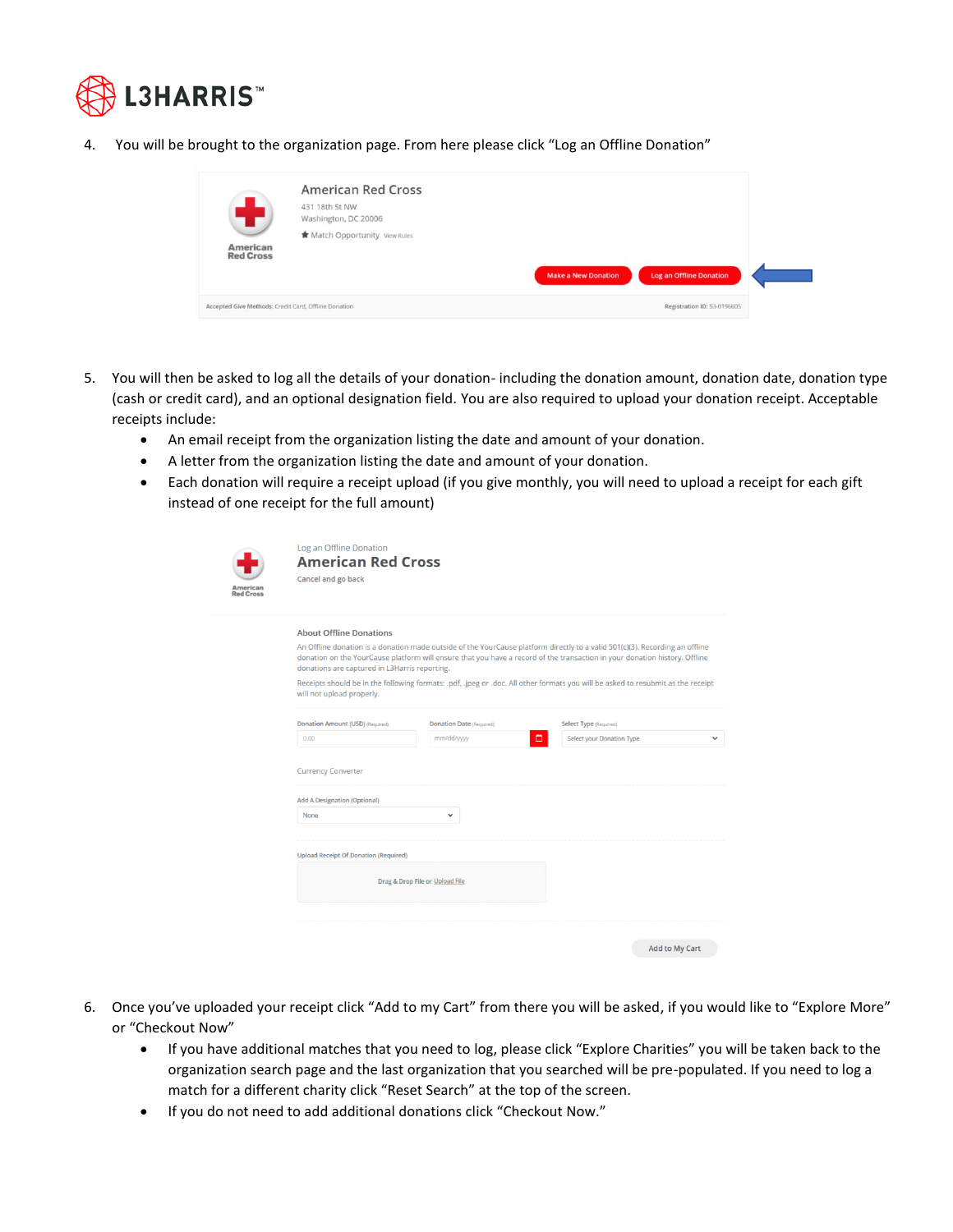

| <b>American</b><br><b>Red Cross</b> | <b>Cancel and</b>                                                             | <b>Donation Added to Cart</b>                                                                                                                                                                                                                                 |                                                                                                       |
|-------------------------------------|-------------------------------------------------------------------------------|---------------------------------------------------------------------------------------------------------------------------------------------------------------------------------------------------------------------------------------------------------------|-------------------------------------------------------------------------------------------------------|
|                                     | <b>About Off</b><br>An Offline o<br>donation or<br>donations a<br>Receipts sh | <b>American Red Cross</b><br>25.00 USD Offline<br>Your 25.00 USD Offline Donation selection has been added to your cart but<br>is not complete until you checkout. You can go to the cart now or continue<br>to explore charities to set up another donation. | 501(c)(3). Recording an offline<br>your donation history. Offline<br>isked to resubmit as the receipt |
|                                     | will not upl<br><b>Donation Am</b><br>25<br><b>Currency Converter</b>         | You will be able to request a match during checkout.<br><b>Explore More</b><br><b>Checkout Now</b>                                                                                                                                                            | ired)                                                                                                 |

7. You will then be shown everything that is in your cart and given the option to apply for a match and checkout.

| 1 New Donations              |                                                                                          |                                              | $C$ Checkout                                                             |
|------------------------------|------------------------------------------------------------------------------------------|----------------------------------------------|--------------------------------------------------------------------------|
| ÷                            | <b>American Red Cross</b><br><b>Designation: None</b><br>Apply For Match During Checkout | <b>Offline Donation</b><br>25.00 USD         | Select Checkout to handle privacy and<br>additional payment information. |
| American<br><b>Red Cross</b> |                                                                                          |                                              | Total in Cart: 25.00 USD                                                 |
|                              |                                                                                          | <b>Edit Amount</b><br><b>Remove Donation</b> |                                                                          |

8. You will be asked if you wish to apply for a match. Click apply for match. Your match cap on the right-hand side of the screen will adjust based on the amount that you are requesting.

| Apply for Match              | <b>it</b> Match Information<br><b>II</b> Privacy & Payment Info<br>Great news. You can request a match for 1 of your donations.<br>For each donation, handle the steps below.                                                                     | Confirm Your Pledges                                                                                                                                            | Complete                                                                   |
|------------------------------|---------------------------------------------------------------------------------------------------------------------------------------------------------------------------------------------------------------------------------------------------|-----------------------------------------------------------------------------------------------------------------------------------------------------------------|----------------------------------------------------------------------------|
| <b>American</b><br>Red Cross | <b>American Red Cross</b><br>Your Donation Value: 25.00 USD Offline Donation<br>Match Program Info<br>This match requires Admin Approval<br>Eligible Match Amount: 25.00 USD<br>Apply for 25.00 USD Change Amount<br>O Do Not Match This Donation | Match Cap<br>2021 L3Harris Match Program<br><b>Total Match Cap:</b><br>5,000.00 USD<br><b>Processed Match:</b><br>$0.00$ USD<br>Allocated/Pending:<br>25.00 USD | 4,975.00 USD<br>Available for Match                                        |
|                              |                                                                                                                                                                                                                                                   |                                                                                                                                                                 | <b>Total Match Requested: 25.00 USD</b><br><b>Next Step</b><br><b>Back</b> |

9. Click next step. You will be asked about what information you wish to share with the charity. This is a required field and you can share either: your name and email, name, address and email or you can be anonymous.